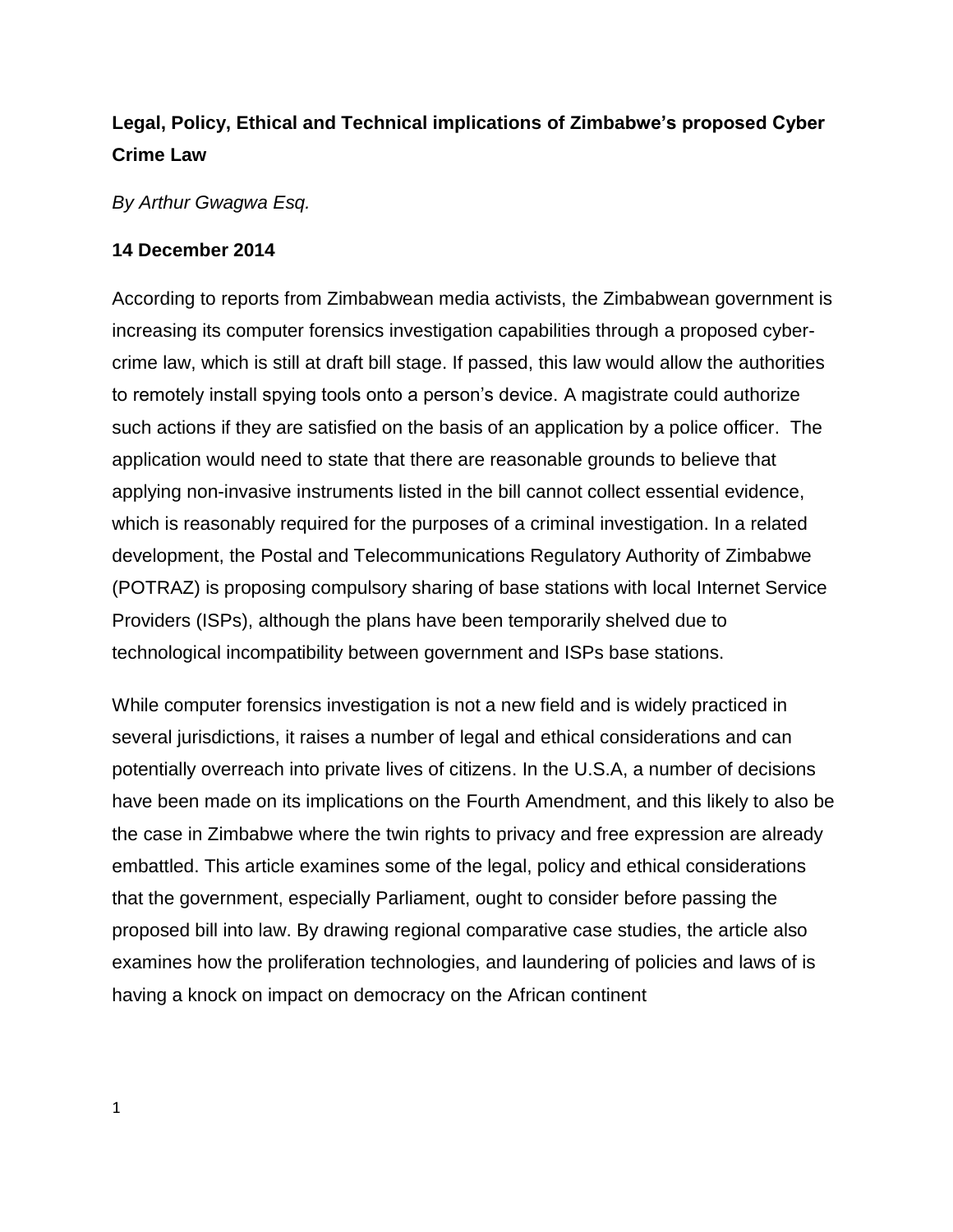#### **Technological & Legal Implications: North American Comparative Experiences**

Zimbabwe needs to carefully take into account the legal, technological, policy and ethical challenges that other jurisdictions have faced in implementing computer forensic investigation. Firstly, the volatile nature of electronic evidence may raise serious admissibility challenges, leading to proliferation of evidence suppression or interlocutory hearings. This is particularly the case since computer forensic data is amenable to manipulation through formatting and deletion.

Secondly, it is not clear whether the term "computer" will cover all mobile devices. If it does, it is not yet clear whether the government has considered both technological and practical challenges inherent in bugging mobile devices through the installation of a forensic device, given that mobile careers are usually in the possession of the user.

With regards to the first challenge generally applicable to all computer devices, it is important for the government to be aware that electronic data is very susceptible to alteration or deletion, whether through an intentional change or from the result of an invoked application in some computing process. David W. Bennett, in his article ['The](http://articles.forensicfocus.com/2011/08/22/the-challenges-facing-computer-forensics-investigators-in-obtaining-information-from-mobile-devices-for-use-in-criminal-investigations/)  [Challenges Facing Computer Forensics Investigators in Obtaining Information from](http://articles.forensicfocus.com/2011/08/22/the-challenges-facing-computer-forensics-investigators-in-obtaining-information-from-mobile-devices-for-use-in-criminal-investigations/)  [Mobile Devices for Use in Criminal Investigations'](http://articles.forensicfocus.com/2011/08/22/the-challenges-facing-computer-forensics-investigators-in-obtaining-information-from-mobile-devices-for-use-in-criminal-investigations/) dated August 20, 2011, looks at some of the challenges. For example, 'as electronic data is created, modified or deleted through the normal operations of a computing system, therein lies the possibility of modifications arising from an incorrect or inappropriate digital forensics process.' Given that the results of such actions can be treated as critical evidence in a case, it is essential that every measure be taken to ensure the reliability and accuracy of the forensics process. A digital forensics process must be developed and applied with due regard to jurisprudence issues, such as the need for thorough examination.

While computer forensics in law enforcement can protect commercial and personal safety, the policy goals of law enforcement must be balanced with the goals of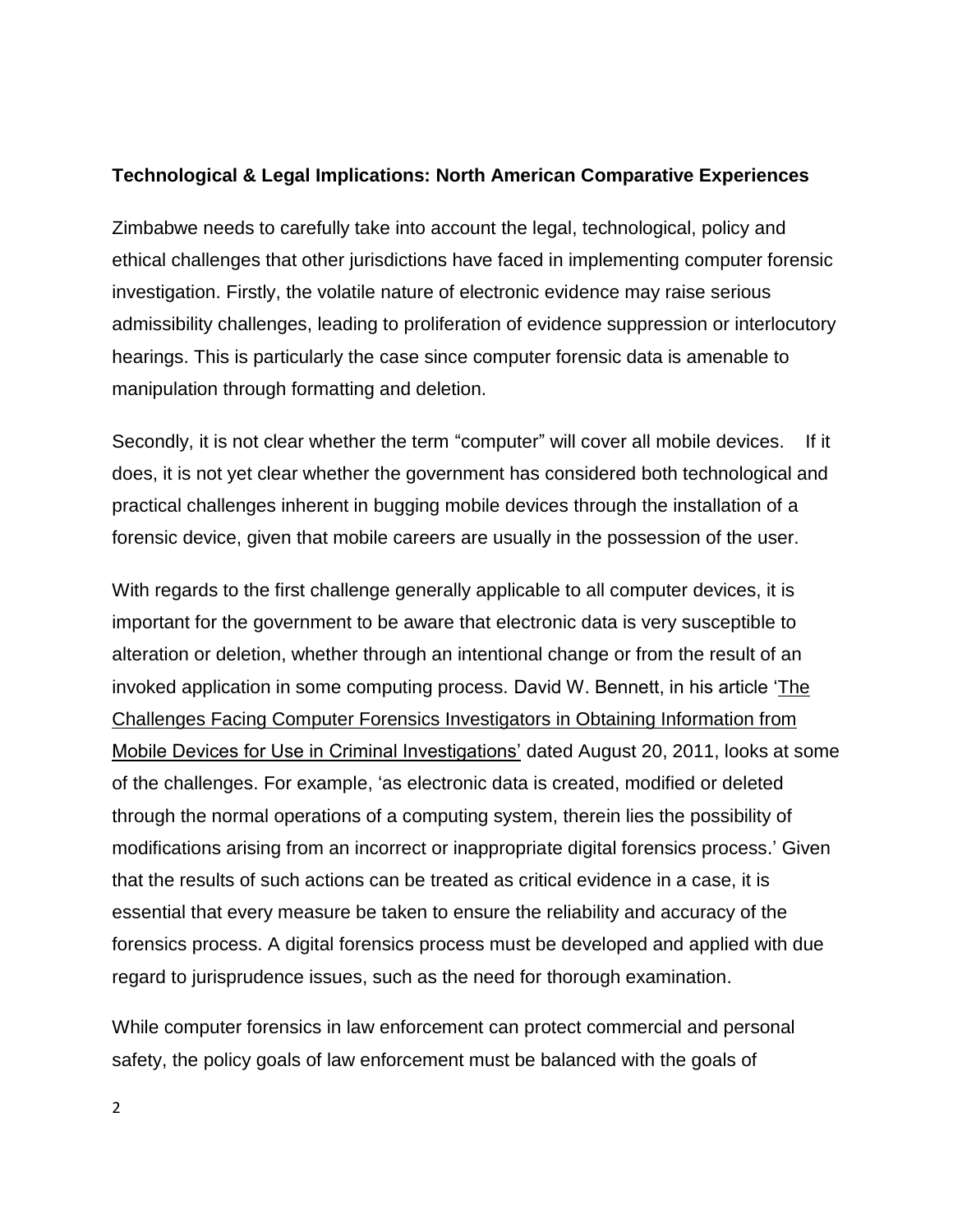maintaining personal liberty and privacy under the law. Computer forensic investigators invariably face ethical dilemmas and they must exercise their discretion wisely, balancing their prosecutorial zeal with respect for citizens' individual liberties.

The American Civil Liberties Union (ACLU) have raised concerns on whether the police can snoop through one's cellphone during an ordinary traffic stop in a letter dated 13 April 2014. `The letter was directed to the Director of the Michigan State Police, where forensic analyzers are routinely used in police investigations to recover data from computers and other digital devices. While this type of forensic device is nothing new in Michigan, the ACLU's concern is that such searches might violate constitutional guarantees against invasive and unreasonable search and seizure. Lately, one phone can include almost all of an individual's private communications (e.g., SMS, recently dialed numbers, email, Facebook and Twitter posts) as well as location data from the device's GPS unit.

The question of data forensically harvested from computers and mobile careers has been subject to contestation not only in the U.S Courts but other policy fora. It is therefore important to briefly look at some of these decisions and discussions. The court cases and discussions might be helpful in shaping the ongoing discussions in Zimbabwe. North American jurisprudence on the issues has developed in leaps and bounds.

In the case of *Smith v. Maryland,* [442 U.S. 735](http://en.wikipedia.org/wiki/Case_citation) (1979), the [Supreme Court of the United](http://en.wikipedia.org/wiki/Supreme_Court_of_the_United_States)  [States](http://en.wikipedia.org/wiki/Supreme_Court_of_the_United_States) held that the installation and use of the [pen register](http://en.wikipedia.org/wiki/Pen_register) was not a ["search"](http://en.wikipedia.org/wiki/Search_and_seizure) within the meaning of the [Fourth Amendment,](http://en.wikipedia.org/wiki/Fourth_Amendment_to_the_United_States_Constitution) and hence no [warrant](http://en.wikipedia.org/wiki/Warrant_(law)) was required. The pen register was installed on telephone company property at the telephone company's central offices.

However in *United States v. Jones*, 132 S. Ct. 945, [565 U.S. \\_\\_\\_](http://en.wikipedia.org/wiki/United_States_Reports) (2012), the [United](http://en.wikipedia.org/wiki/Supreme_Court_of_the_United_States)  [States Supreme Court](http://en.wikipedia.org/wiki/Supreme_Court_of_the_United_States) held that installing a [Global Positioning System](http://en.wikipedia.org/wiki/Global_Positioning_System) (GPS) tracking device on a vehicle and using the device to monitor the vehicle's movements constitutes a search under the [Fourth Amendment.](http://en.wikipedia.org/wiki/Fourth_Amendment_to_the_United_States_Constitution)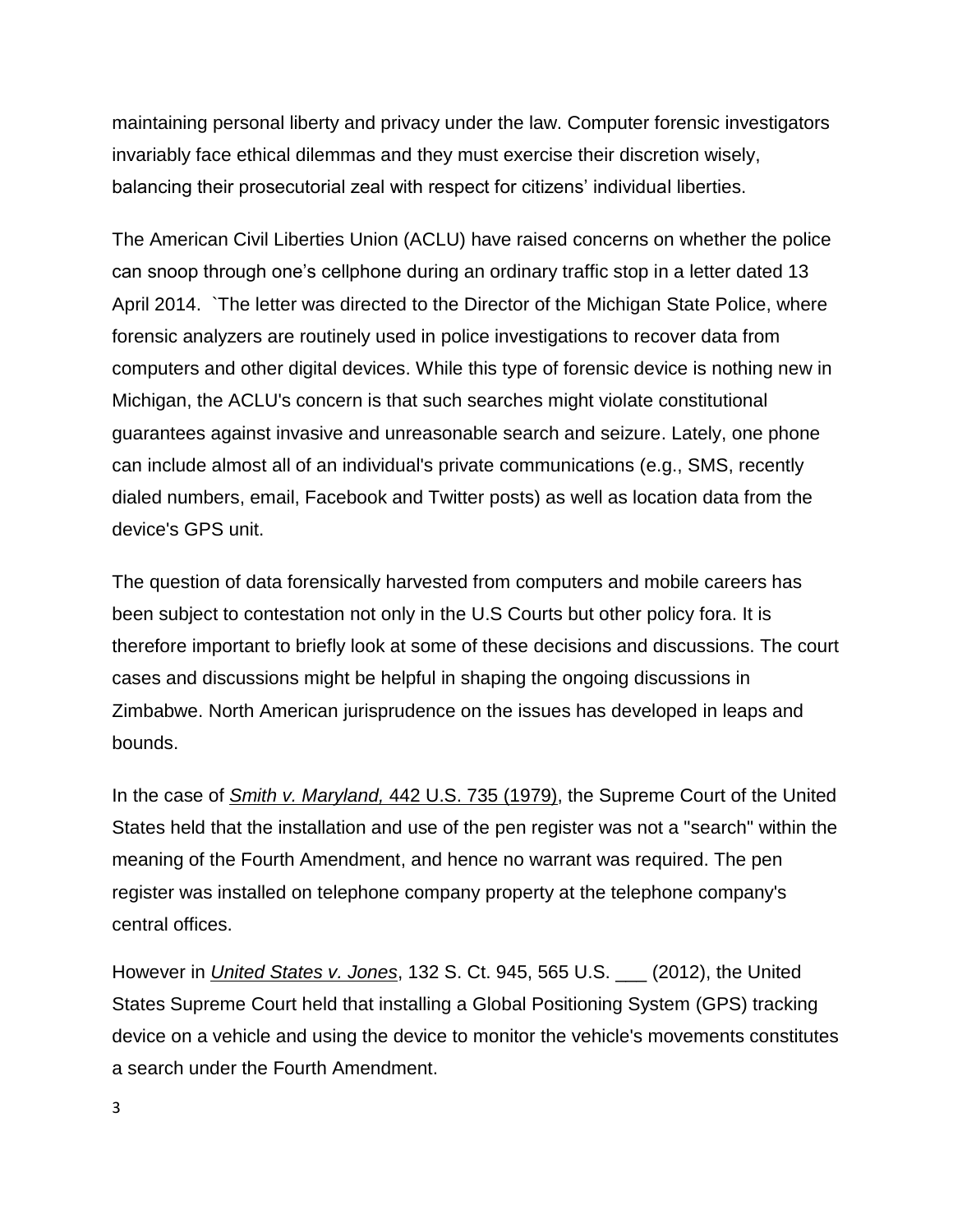In *R. v. [Spencer, 2014 SCC 43,](https://scc-csc.lexum.com/scc-csc/scc-csc/en/item/14233/index.dohttps:/scc-csc.lexum.com/scc-csc/scc-csc/en/item/14233/index.do)* the police identified the Internet Protocol (IP) address of a computer that someone had been using to access and store child pornography through an Internet file-sharing program. They then obtained from the Internet Service Provider (ISP), without prior judicial authorization, the subscriber information associated with that IP address. The Supreme Court of Canada, while condemning the act of child pornography, made a decision on the legality of the search without judicial authorisation and held that the identity of a person linked to their use of the Internet must be recognized as giving rise to a privacy interest that engages constitutional protection against unreasonable search and seizure.

Finally in *Riley v. California*, [573 U.S. \\_\\_\\_](http://en.wikipedia.org/wiki/United_States_Reports) (2014), the [United States Supreme Court](http://en.wikipedia.org/wiki/Supreme_Court_of_the_United_States) unanimously held that the warrantless search and seizure of digital contents of a [cell](http://en.wikipedia.org/wiki/Cell_phone)  [phone](http://en.wikipedia.org/wiki/Cell_phone) during an arrest is unconstitutional.

The 2014 Cato Institute Surveillance Conference held on 12 December 2014 (CATO Conference) also explored the issue of mobile devices and how the law enforcement will deal with encryption, like the encryption built in the Apple's realtime iMessage, FaceTime and iCloud. Encryption certainly does affect criminal investigations and commercial encryption is protected under the U.S Patriot Act. In the circumstances, would the government ask service providers to provide either hardware or software backdoors, and what would be the ethical considerations for Apple, given that they explicitly promise their customers the right to privacy and never to decrypt? The other challenge posed by backdoors is the vulnerability to criminal elements; therefore backdoors are not only a moral threat but can harm economic interests. The backdoor challenge to the law enforcers might increase the risk of reliance on hacking by law enforcement, for example by infecting computer with malware. Apple, for example, might respond to this threat by helping their consumers to update their encryption software applications through iPlayer.

While cases relating to computers may be easy to deal with, this is not the case with mobile devices. If the government cannot legally compel service providers to decrypt, then they might be forced to compel someone to give up their password? In this case,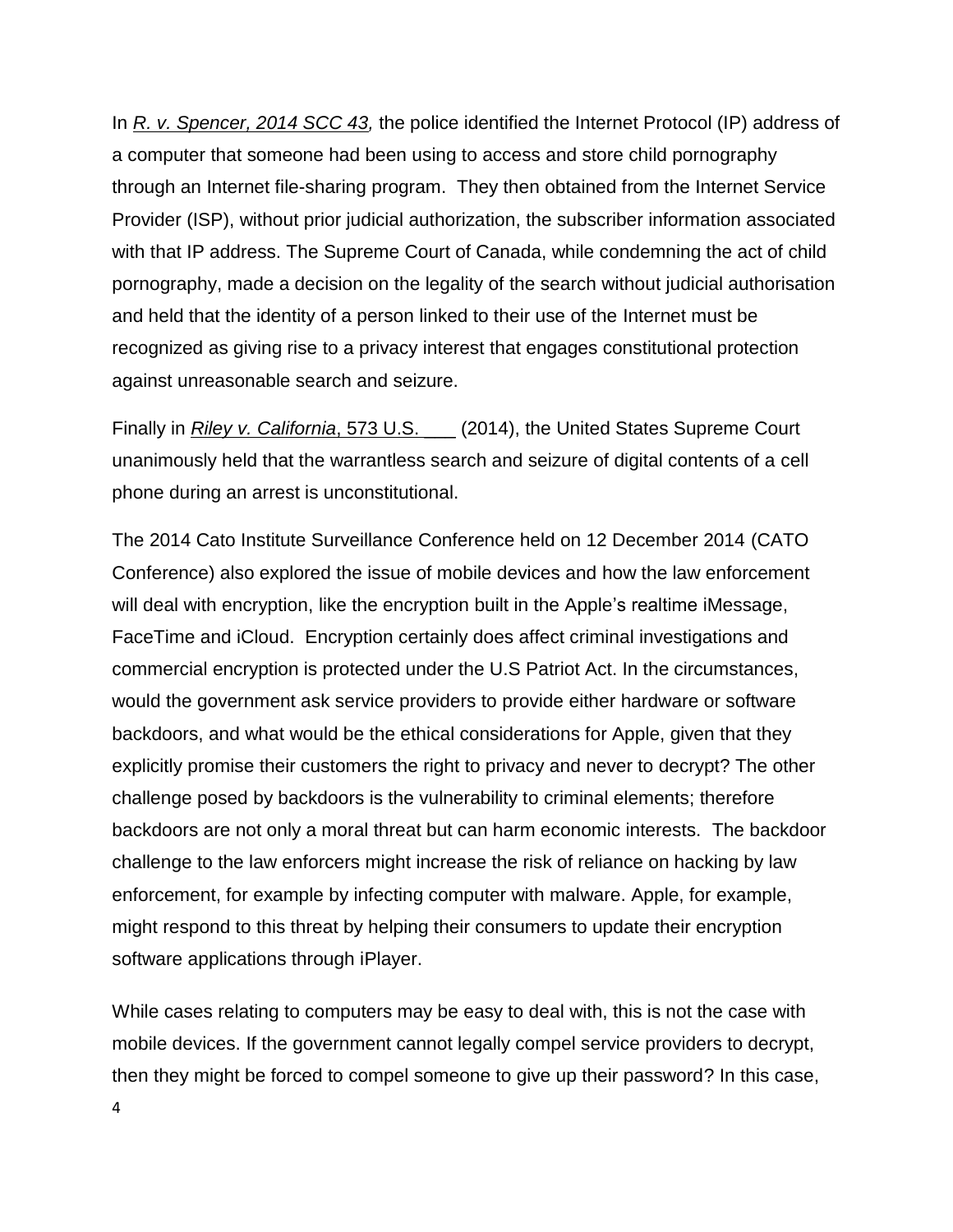what are the individual rights under both the Fourth and Fifth amendments? Perhaps the law enforcement agencies would have to call the suspect and establish that the device they would like to access is linked to the suspect's cell phone number or track them and pounce on them when their phone is unlocked.

## **Technological and Legal Implications: Zimbabwean Experiences**

The problem of keeping up step with technology is particularly acute in Zimbabwe. According to Freedom on the Net 2012, the Postal and Telecommunications Regulatory Authority of Zimbabwe banned the use of Blackberry Messenger because the service uses encrypted messages. This does not comply with the requirement in ICA that 'all telecommunication services should have the capability of being intercepted.' It is not clear what Zimbabwe's position is in relation to Apple products.

In 2013, forms of encryption and anonymity enabled a form of 'WikiLeaks' to take hold in Zimbabwe under the handle 'Baba Jukwa'. When the suspect behind the Baba Jukwa Facebook account was subsequently identified, the case against him partly failed because of the technological challenges, which were raised in the initial suppression of evidence hearing. During his bail hearing, the court ordered him to surrender the password to his Gmail account, which was connected to the mobile line, which was registered in his name. However, while he was still in detention, somebody continued to operate his account, raising new fears of the possibility of cellphone line mixtures. This subsequently prompted the state to send those who were investigating the case to the US to seek advice from social network and search engine providers, Facebook and Google respectively. Up to now, it is not clear what sort of support the Zimbabwean authorities got from the U.S where convictions on computer-related offences are very low due to both technological and legal barriers pointed out above.

## **Policy Implications: US Experiences**

5 It is ironic that African governments are laundering policies and technologies from the developed world without a full appreciation of the challenges that these developed countries, such as the U.S, are facing. For instance, the CATO Conference explored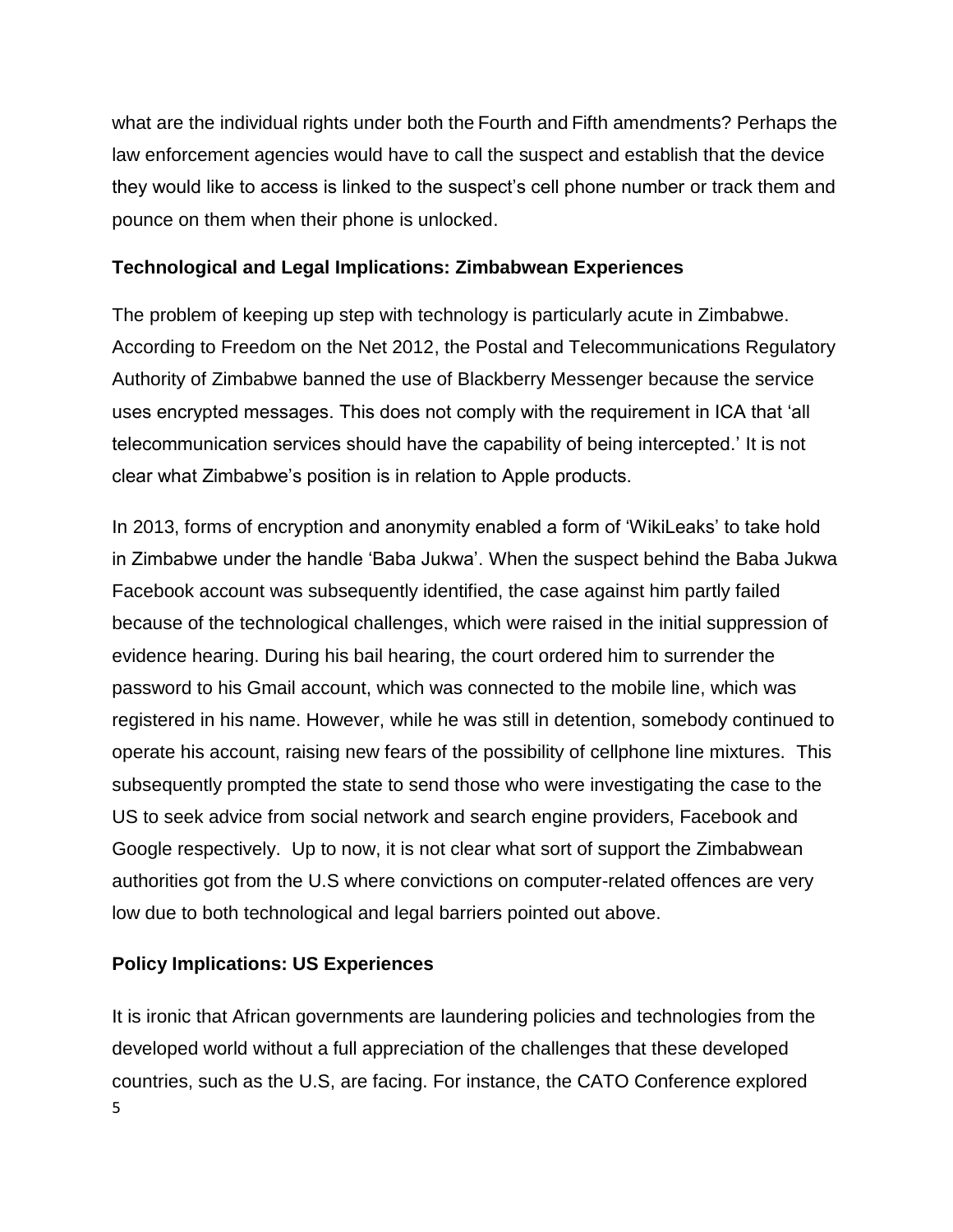how even ordinary law enforcement agencies are increasingly employing sophisticated tracking technologies, from face recognition software to "Stingray" devices that can locate suspects by sniffing out their cellular phone signals. It further explored whether these tools are a vital weapon against criminals and terrorists — or a threat to privacy and freedom. It also explored how such tools should be regulated by the federal authorities so the secrecy that spying demands and the transparency that democratic accountability requires can be reconciled.

The CATO discussions raised very interesting views, which are very relevant to the current discussions in Zimbabwe. For example, the need to think of policy goals and objectives before passing laws was raised. Just like in Zimbabwe where the government has been proliferating surveillance-related legislation, some within the U.S. legal community are of the view that the Patriot Act was unnecessary. Most of the issues it addresses are either covered under The Foreign Intelligence Surveillance Act of 1978 ("FISA" or Executive Order 12333 United States Intelligence Activities (Executive Order 12333), therefore they feel that the Act was passed to solve a non-existing problem. The intelligence community had failed in that they didn't use information they had to avoid 9/11. There is therefore need to roll back the surveillance powers and focus them on where they are needed.

Secondly, while the goal to fight impunity is legitimate, it is not appropriate for local law enforcement to deploy heavy technologies ordinarily used by the military. These technologies can be highly invasive and with the current explosion big data, especially in the form of metadata, it is imperative that protection should be built into the law right now.

6 The third challenge in the U.S, which is also found in Africa, Zimbabwe in particular, is that law enforcement often use these technologies way before they are allowed to do so by Congress and keep their usage under wraps. The law usually steps in the game quite late, for instance, government often regularize the usage of these technologies either after lawyers have filed motion to suppress evidence obtained through surveillance or if the media has raised the issue. A recent example in the U.S relates to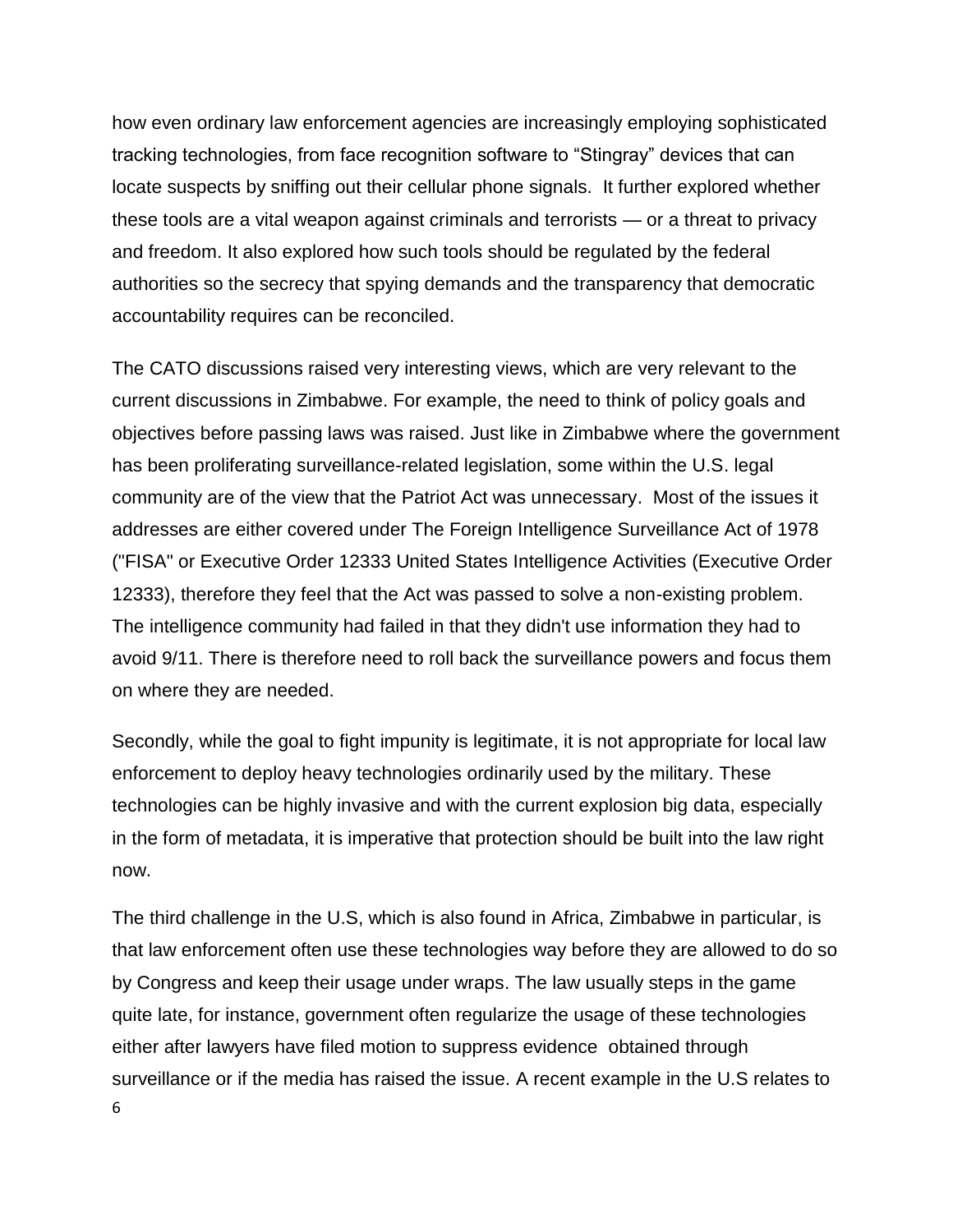a [story](http://www.charlotteobserver.com/2014/10/18/5250818/charlotte-police-investigators.html#.VIzRShZDRUE) reported in the Charlotte Observer on 18 October 2014. The Charlotte North Carolina Police's asserted that they had a court order to use the StingRay device but when the judge responsible for issuing warranties was asked if he issued a warrant for such a device, he responded that he had never heard of such a device. According to a [story](http://touch.baltimoresun.com/#section/-1/article/p2p-82003258/) reported in the Baltimore Sun on 18 November 2014, a judge threatened a detective with contempt for declining to reveal cellphone tracking methods they use in criminal investigations. The future remains uncertain, since the legal system responds to technological developments very slowly and in a cumbersome way and when they do, court rulings are often very narrow which might prompt law enforcers to beg law makers to pass new laws to in response to new technologies.

## **Policy Implications: Zimbabwean Experiences**

In the case of Zimbabwe, one needs to fully understand the background and context to the proposed law in order to make an informed conclusion.

Firstly, it is not very clear what the new proposed law will achieve that is not being achieved by the current Interception of Communications Act (ICA) 2007. This law gives the Zimbabwean Government significant powers of surveillance over the communications of its citizens. According to the long title of the ICA, the aim of this legislation is to allow both the "interception" and "monitoring" of communications. Of course, both "interception" and "monitoring" are acts of surveillance, which infringe on the rights of an individual to communicate with others without interference from the state.

The powers contained in the ICA are also extensive with regards to the kind of communications, which can be intercepted. Powers are given specifically for the authorities to intercept post and telecommunications. However, the ICA can also be used to intercept communications sent on "any other related service or system". This compounds the impression that in drafting the ICA the Government intended for it to cover, as much as possible, any modern technological developments like email, social media such as Twitter and Facebook; internet audio and visual telecoms like Skype; and computer forensic devices as contemplated under the proposed cyber law.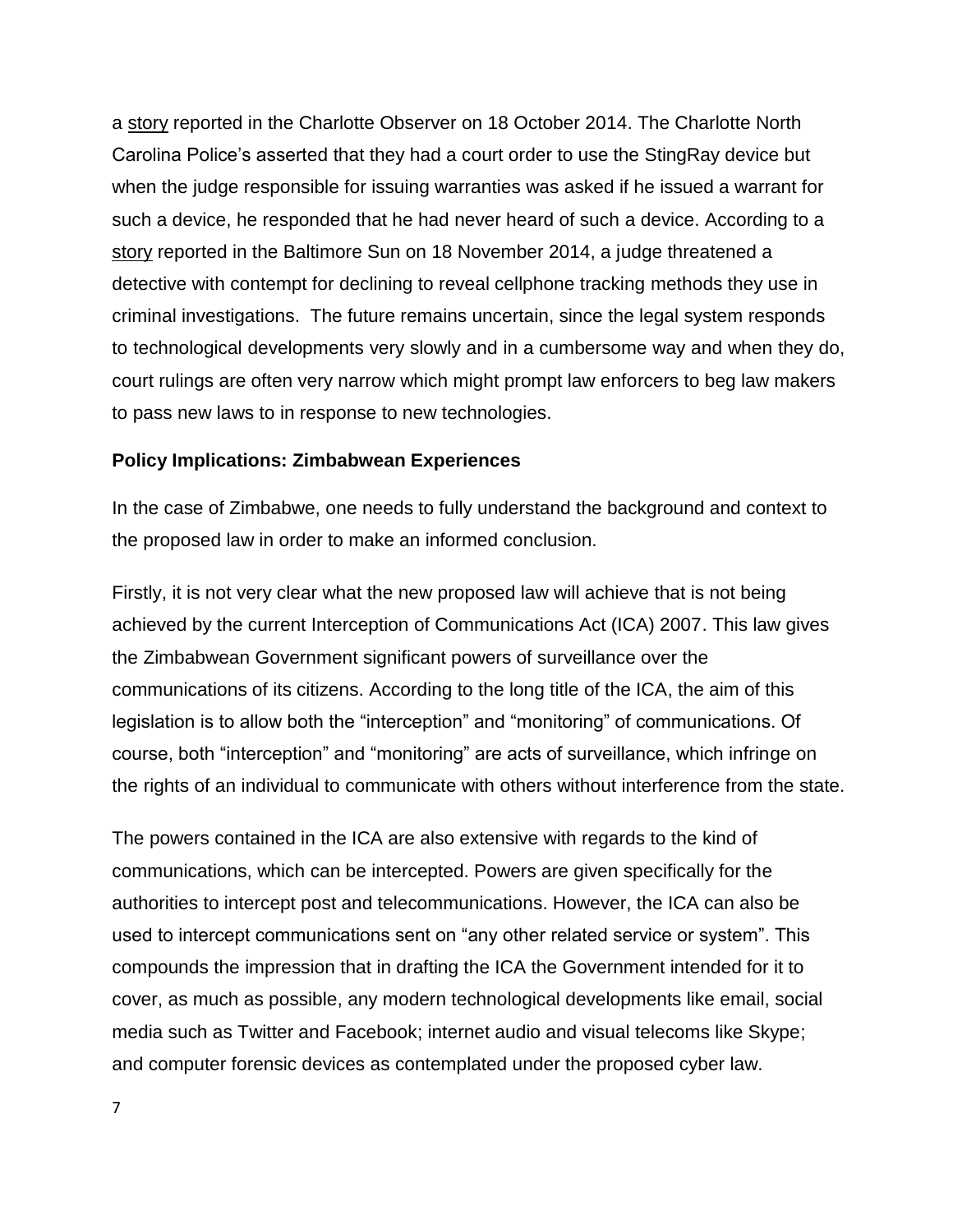These worries are compounded by the complicity of Zimbabwean Internet Service Providers (ISPs). Under section 9 of ICA, ISPs are required to install, at their own expense, the hardware and software required for the state to carry out surveillance. Reports in Zimbabwe suggest that at least three of the main Internet Service Providers – Econet, TelOne and Telecel – have complied with this requirement.

It appears the only difference between the ICA and the proposed Cyber-security law is that rather than installing the monitoring device with the complicity of the service providers, this law would allow the authorities to remotely install spying tools onto a person's device.

Secondly, while under the ICA, the minister is the arbiter under the proposed law; judicial authorization from a magistrate is required.

Thirdly, while the ICA implicitly deals with wide national security concerns, the proposed law deals with investigations of a criminal nature, which appears to distinguish national security from criminal activities.

The other nuanced difference between the two laws is a technological one. The term 'interception' in the ICA automatically implies that the Act deals with networked computers and data in transit although the term 'monitoring' can also cover data either in storage or at rest whether in an ICU or cloud. The monitoring element, could for example, cover situations contemplated in the Canadian Spencer decision cited above. On the other hand, the proposed law states that the authorities would install a remote spy tool. This also seems to imply usage of remote malware devices such as FinFisher, which can be covertly installed on targets' computers by exploiting security lapses in the [update](http://en.wikipedia.org/wiki/Patch_(computing)) procedures of non-suspect software. It is yet to be seen if the proposed law will cover installation of hardware spy tool to non-networked computers to harvest, for example, data at rest. For reasons stated above, this would present practical challenges in respect of mobile phones.

Although the proposed law is a step further from the ICA insofar as it requires the police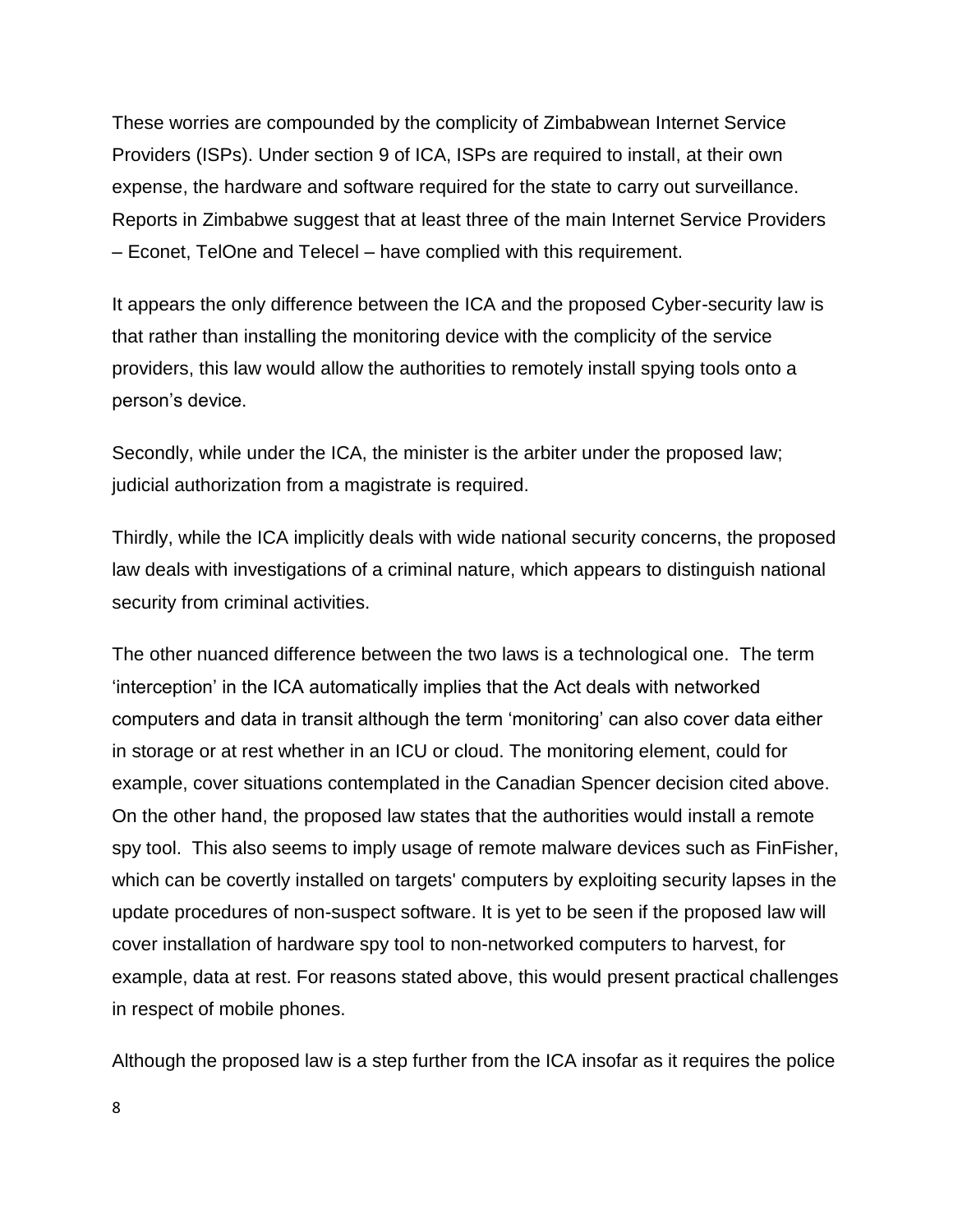to obtain a search warrant, it does not take into account the level of the offence in conferring blanket jurisdiction on a magistrate. Given the low level of policing in Zimbabwe and the low standards of training for magistrates, leaving such an important area of national security and personal liberty to the discretion of a police officer and magistrate does not meet the threshold of adequate judicial oversight in line with international standards and norms.

Both the proposed law and the ICA have to be viewed in light of the new constitution passed in May 2013. Section 57 of Zimbabwe's constitution guarantees every person the right to privacy, which includes the right not to have the privacy of their communications infringed, among other facets. However, article 86, entitled "limitation of rights and freedoms", allows privacy to be limited by a law of general application which is held to be "fair, reasonable, necessary and justifiable in an open, just and democratic society" in the interests of "defence of public safety, public order, public morality, public health, regional or town planning or the general public interest."

In our previous report titled Communications & Political Intelligence Surveillance on Human Rights Defenders in Zimbabwe published in December 2013, which can be accessed [here,](http://www.hrforumzim.org/wp-content/uploads/2014/01/BPUK15104_Insides.pdf) we raised concerns over the wide drafting of the section. Although international best practice shows that the right to privacy is often considered to be a qualified right, there is no precedent for allowing a limitation to be as broad as "the general public interest." There is no indication what this could mean, which fosters worries that the Government could again seek to make Zimbabwean constitutional rights non-justiciable.

9 In the same way, section 86 limits the right to privacy, its effect in respect of the proposed cyber law is to make evidence obtained through computer forensic investigation admissible and compliant with the provisions of section 70 (3) of the Constitution which otherwise excludes evidence obtained in violation of the Declaration of Rights and in violation of section 57, for example evidence acquired through illegal searches or monitoring of communications, which must be excluded in criminal trials. Allowing the evidence to be submitted would render the trials unfair or would be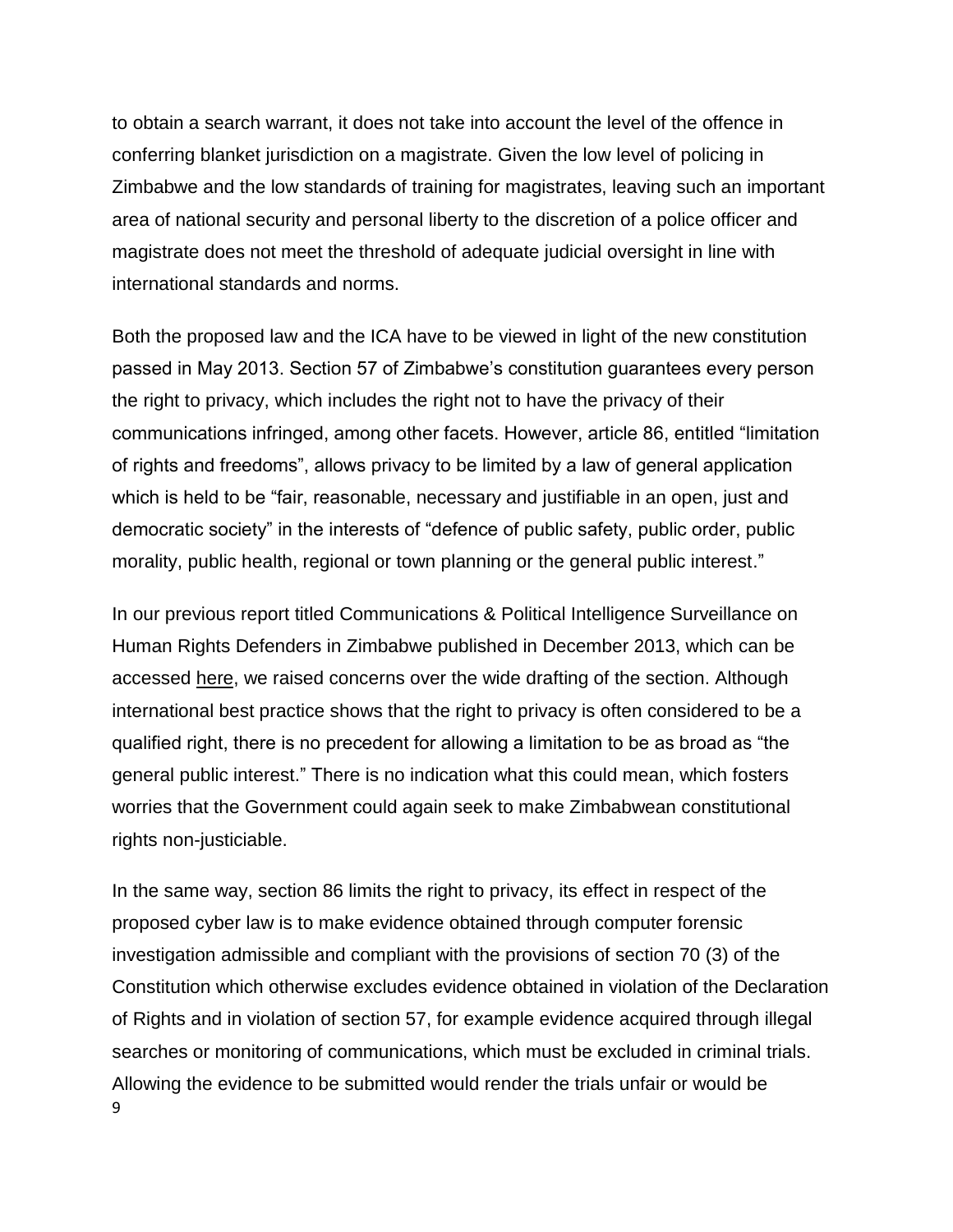detrimental to the administration of justice or the public interest.

From October 2013, the Zimbabwe Government, mainly through the Postal and Telecommunications Regulatory Authority of Zimbabwe (POTRAZ), has been taking several cyber related national security measures which, if viewed in their totality, brings into question the issue of transparency and accountability in Zimbabwe's policing, especially the role of the security sector in an increasingly digitalized world. If viewed in the larger context of the events preceding the 2013 elections, for example, the state's increased control of data, and reckless statements by politicians, it is easy to come to the conclusion that the politicization of the intelligence cluster is one of the greatest threats to democracy not only in Zimbabwe but in the African region.

Here is some background. In October 2013, POTRAZ promulgated a Statutory Instrument, which established a central database of information about all mobile telephone users in the country. The Statutory Instrument extended the Zimbabwean government's reach into the private lives of its citizens as it raised new challenges to the already embattled rights to privacy and free expression in Zimbabwe, increasing the potential that the state would spy on its citizens and further clamp down on free speech. However, following an adverse report on the regulations by parliament in November 2013, the government repealed the Statutory Instrument following a court ruling that the instrument was unconstitutional, as it allowed third parties to access personal data without a court search warrant. POTRAZ attempted to re-introduce an amended version, which contained provisions for a search warrant, but the amended version was again rejected by parliament.

10 Further, in September 2014, the writer learnt that POTRAZ was in the process of drafting new cyber laws to regulate the activities of social media. The writer's attempts to find out the status of the drafting process have been futile. According to media practitioners in Zimbabwe, the proposed social media law is simply a reaction to the swelling increase of Internet usage and merely critical comments expressed online. It is not grounded on any principle and lacks a sufficient policy framework to balance public interest and state security. It is likely going to become another tool for repressing free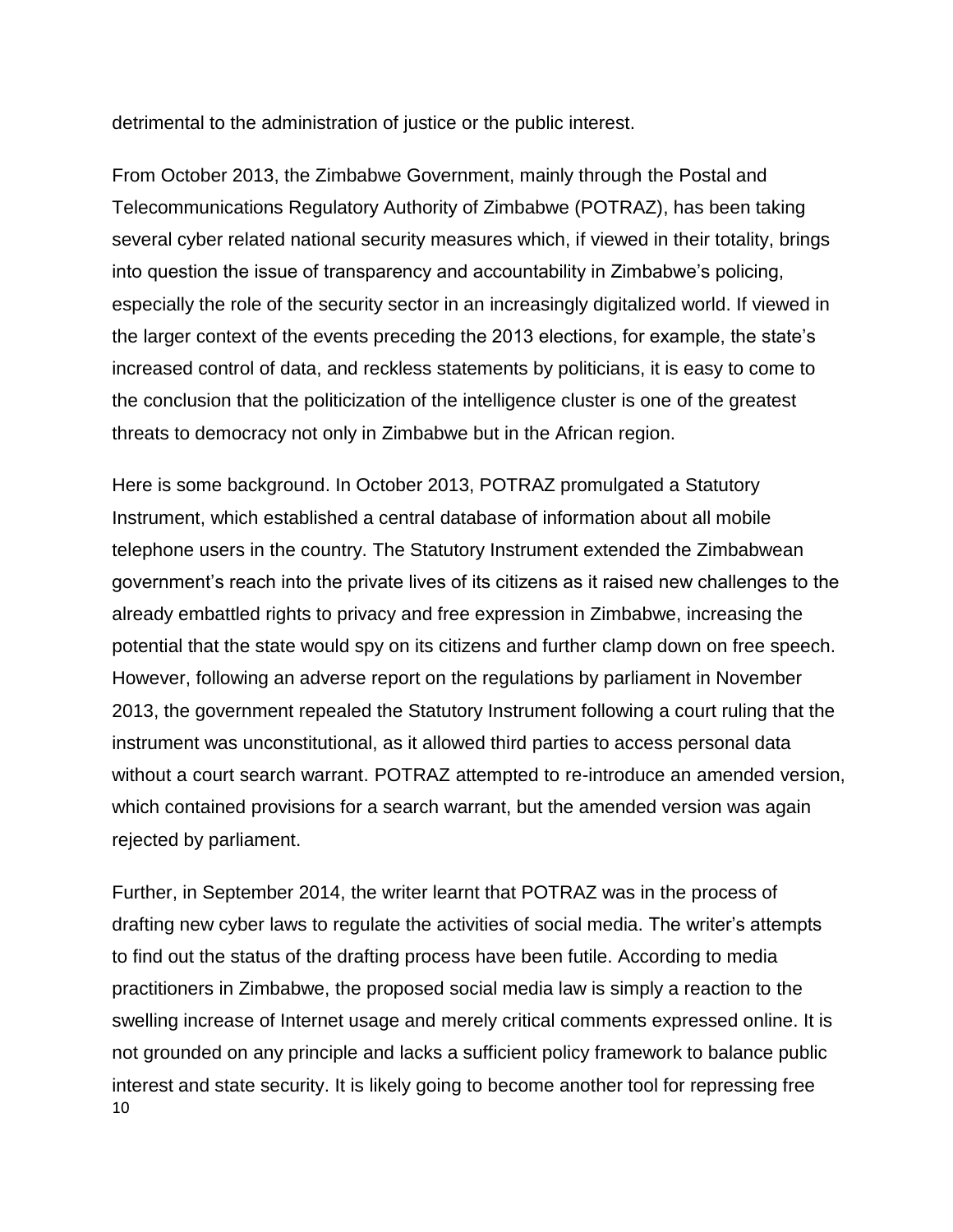expression and curtailing online debates and information sharing.

Although these laws appear legitimate for the purposes of national security and public order, one needs to understand the background to these developments. In August 2014, there was huge public outcry and a social media saga, which exposed public officials' disquiet over Baba Jukwa. In a related incident the outgoing presidential affairs minister Didymus Mutasa was recently quoted in [reports](http://www.newzimbabwe.com/news-16183-CIO+watching+your+bedrooms,+Mutasa/news.aspx) as saying, 'Those who continue to criticize President Robert Mugabe will have the secrets of their bedrooms exposed to the public because the government "sees everything".' This is

Despite the arguments in favour of national security, the proposed spy and social media laws are clearly designed to facilitate greater State surveillance, in light of recent statements by public officials and prior developments. Didymus Mutasa's statement not only threatens Zimbabweans' right to privacy but also civil liberties contained in the new bill of rights. This assertion is further backed up by the clandestine nature of the drafting process, which is not open to public consultation and participation as mandated by section 141 of the constitution. It is not acceptable for the government to use national security concerns as a blanket justification to excuse unwarranted privacy breaches; for example, the state has been using its surveillance capabilities to suppress freedom of expression deemed to be an insult to the person of the president and the uniformed forces under section 31 (a) (iii) of the Criminal Law Codification Reform Act. In a step, which was widely viewed as a step forward for the freedom of the press, the Constitutional Court made a landmark ruling when it struck down the law, which had been used to prosecute many journalists in the past. However, Mutasa's latest statements demonstrate the government's indifference to the court ruling.

# **Human rights, democracy and economic implications: Regional & International experiences**

In Zimbabwe and across Africa, digital surveillance has not only impacted the right to privacy - with a knock on effect on other rights such as freedom of expression and association - but has also had a far reaching harm on citizens and the realization of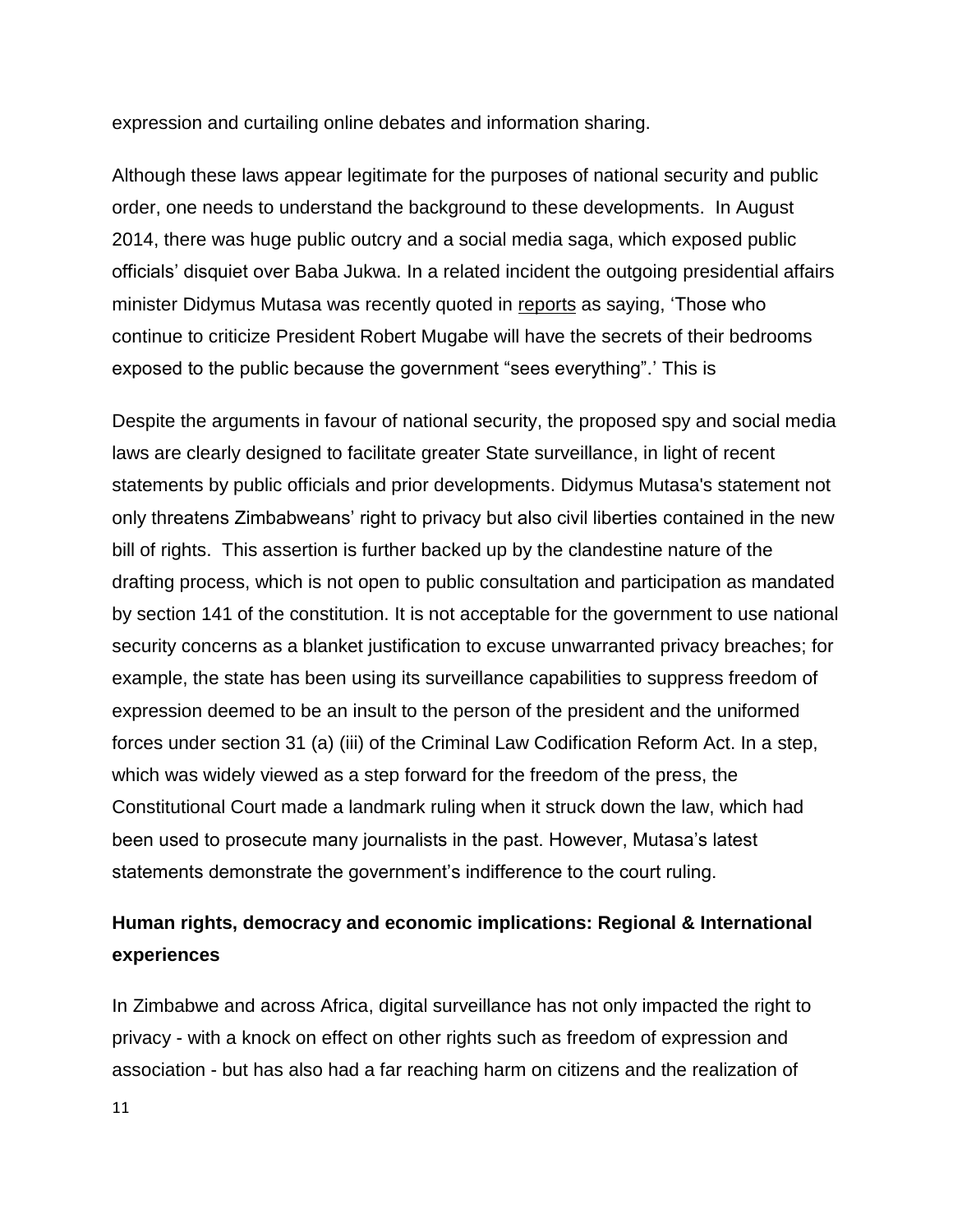democratic aspirations and national security objectives. The OHCHR Report the [Right](http://www.ohchr.org/en/hrbodies/hrc/regularsessions/session27/documents/a.hrc.27.37_en.pdf)  [to Privacy in the Digital Age](http://www.ohchr.org/en/hrbodies/hrc/regularsessions/session27/documents/a.hrc.27.37_en.pdf) observes that 'Digital communications technologies, such as the Internet, mobile smartphones and Wi-Fi-enabled devices, have become part of everyday life. By dramatically improving access to information and real-time communication, innovations in communications technology have boosted freedom of expression, facilitated global debate and fostered democratic participation. By amplifying the voices of human rights defenders and providing them with new tools to document and expose abuses, these powerful technologies offer the promise of improved enjoyment of human rights. As contemporary life is played out ever more online, the Internet has become both ubiquitous and increasingly intimate. In the digital era, communications technologies also have enhanced the capacity of Governments, enterprises and individuals to conduct surveillance, interception and data collection'.

Technologies, in particular those that enable states to conduct mass surveillance, though perhaps not to the same level as the US, have been flooding the developing world, especially Africa, as these are relatively easily shared. However, the technical knowledge necessary to design legislative frameworks to keep pace with these developments remain in short supply. African surveillance modalities do vary, are diversified, and do not always involve mass data retention but range from wire taping, data retention, filtering, spying technology, denial of service attacks and suppression of encryption technologies such as Blackberry messenger. Some modalities are being carried out from within but some from outside. African governments are constantly seeking for ways to enhance their surveillance technical capabilities and passing laws to justify such practices.

The main types of technologies fall into two categories: those developed by tech companies and state-sponsored spyware. The discussion of these is beyond this article's purview. Whatever form these assume, their impact on personal liberty is huge, especially in countries such as Ethiopia, where in February 2013, Citizen Lab research found that a finSpy campaign in Ethiopia uses Ginbot 7 as bait to infect users. When security researchers of Rapid7, a security firm scanned the Internet in 2012 for finFisher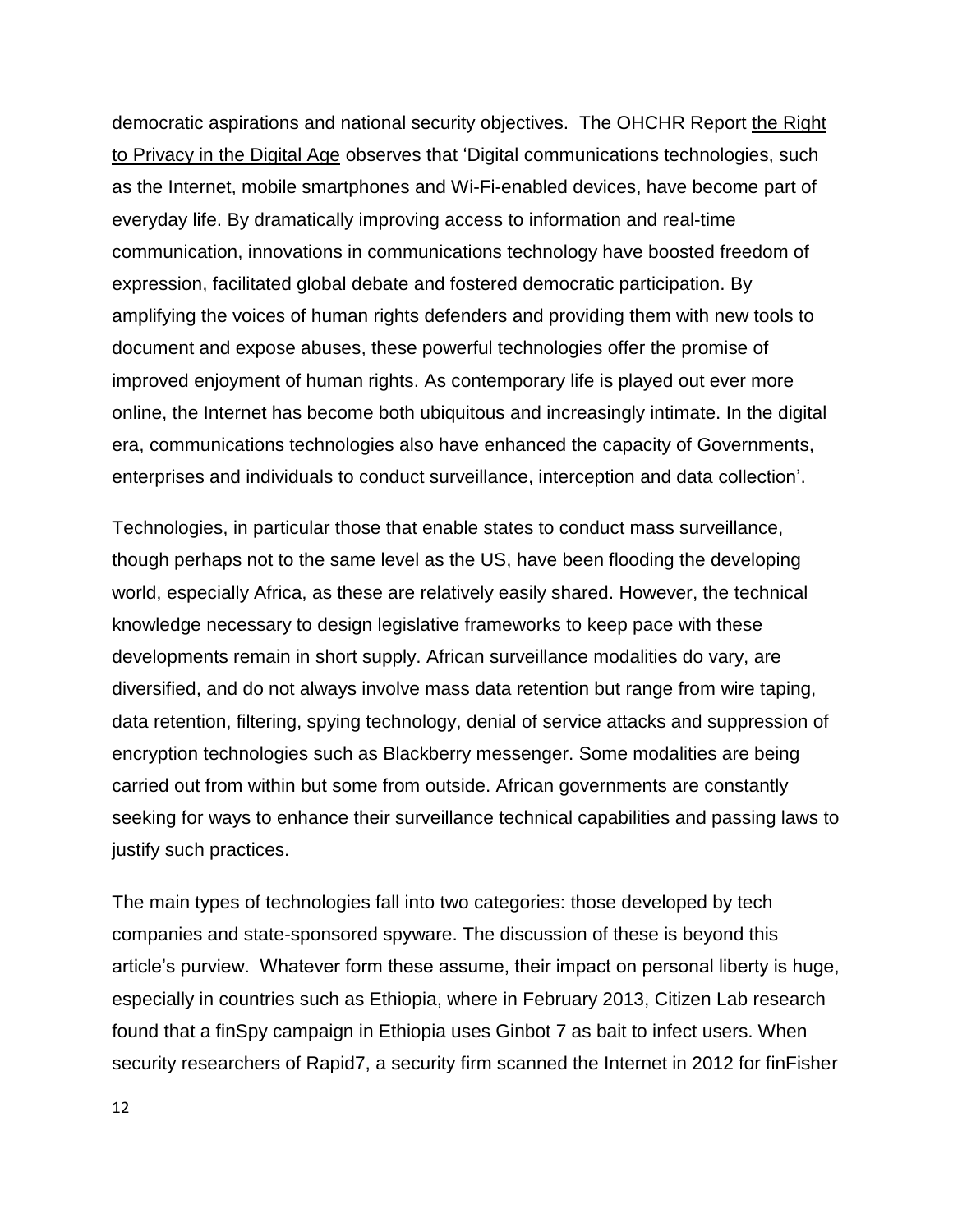– an internet surveillance software, only 11 countries IP addresses are found including Ethiopia's.

In a paper that the writer recently presented at [a side event](https://www.aclu.org/sites/default/files/assets/hrc27_aclu_side_event_impact_of_digital_surveillance.pdf) during the  $27<sup>th</sup>$  Session of the Human Rights Council, titled *Impact of digital surveillance on journalists, HRDs and lawyers in Africa: Harm caused by surveillance beyond right to privacy*, the writer listed some of the harms that state surveillance can cause beyond the right to privacy including harm to democracy, electoral integrity and national security.

In the case of Zimbabwe's ICA, In addition to concerns about the wide drafting of the powers of the law, there is also concern about the lack of separation between the judicial and political roles in the Act. In particular, the main decision-maker arbitrating on whether to issue warrants is a Government Minister. This raises serious concerns of partisanship, the politicization of the intelligence services and the extent of state control over surveillance operations.

13 Apparently this is a regional phenomenon. According to Glenn Ashton, in his article South Africa: Watching the Watchers - [the Case for the Moral Superiority of Hackers,](http://allafrica.com/stories/201312030877.html)  [Leakers and Citizen Watchdogs](http://allafrica.com/stories/201312030877.html) dated 3 December 2013, says that a direct result of this politicization of the intelligence cluster both in South Africa and in other developing states like Zimbabwe, Angola, Morocco and Egypt, is to shift the focus of intelligence agencies from their primary role toward support of the status quo within the dominant political infrastructure. This has left criminal networks increased freedom to operate and entrench their activities, says Ashton. In Zimbabwe, instances of invasive state surveillance on civil society were uncovered on almost a daily basis especially before the 2013 elections, with a knock on effect for the entire democratic process. It would seem a reasonable hypothesis to suggest that surveillance in Zimbabwe tends to increase during periods of high political activity. In fact, the evidence of surveillance surrounding the 2013 elections neatly supports this conclusion. In weeks during August 2013, several human rights and independent media organisations were hit by internetbased attacks, disabling their websites and preventing their users from accessing information. Among the sites that were immobilised were www[.electionride.com](http://electionride.com/) which